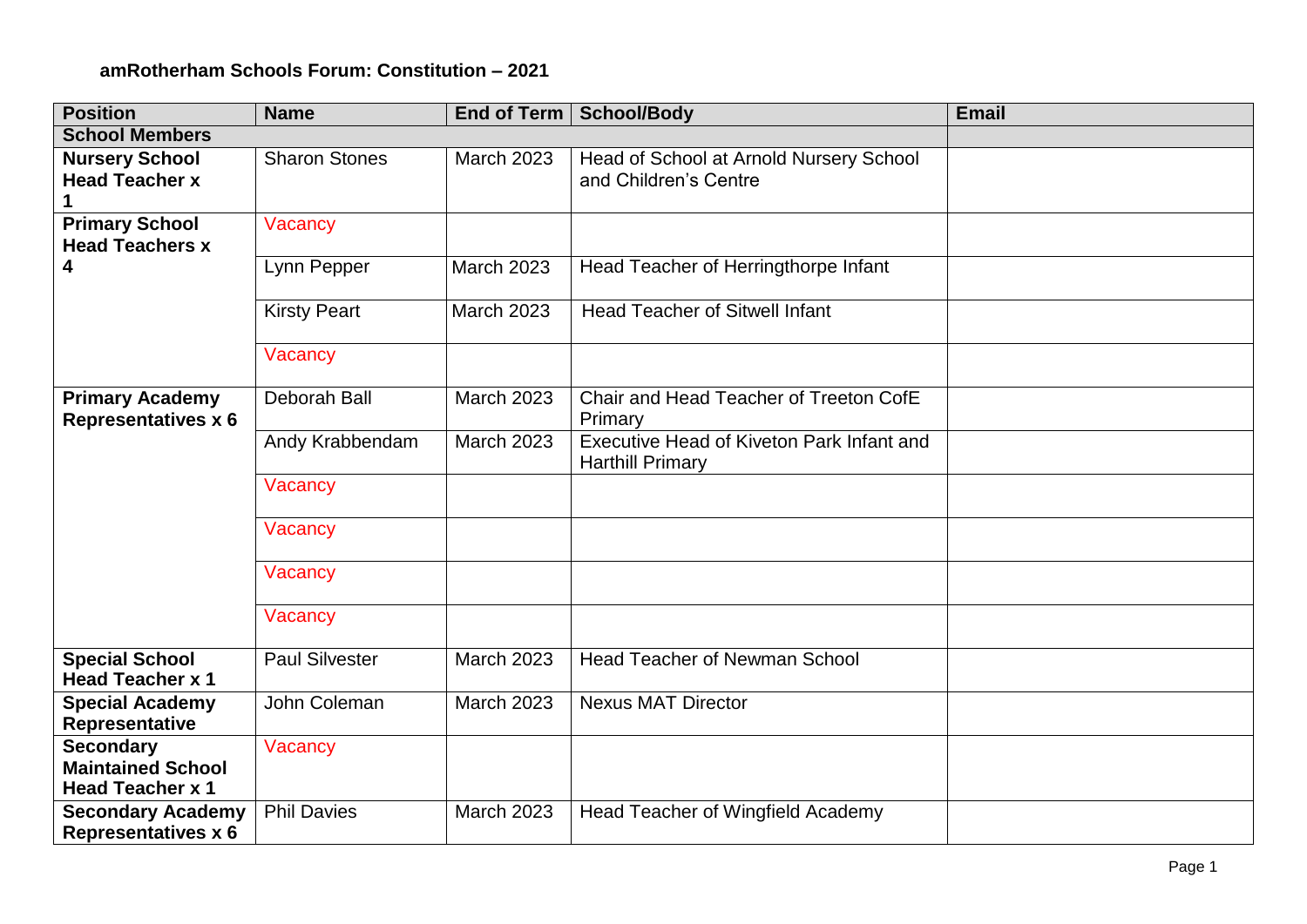|                                                                                            | Dom Curran            | <b>March 2023</b> | Head Teacher of Aston Academy                    |  |
|--------------------------------------------------------------------------------------------|-----------------------|-------------------|--------------------------------------------------|--|
|                                                                                            | <b>Steve Rhodes</b>   | <b>March 2023</b> | <b>Head Teacher of Winterhill Academy</b>        |  |
|                                                                                            | Pepe Di'Lasio         | <b>March 2023</b> | <b>Head Teacher of Wales</b>                     |  |
|                                                                                            | <b>David Naisbitt</b> | <b>March 2023</b> | Head Teacher of Oakwood Academy                  |  |
|                                                                                            | Vacancy               |                   |                                                  |  |
| <b>Pupil Referral Unit</b><br><b>Head Teacher x 1</b>                                      | Lianne Camaish        | <b>March 2023</b> | <b>Head Teacher of Aspire</b>                    |  |
| <b>Maintained School</b><br><b>Members: Primary</b>                                        | <b>Rajmund Brent</b>  | <b>June 2024</b>  | Governor - West Melton Primary                   |  |
| Governors x 3                                                                              | Angela McComb         | January 2024      | Local Authority Governor - Anston Park<br>Junior |  |
|                                                                                            | Vacancy               |                   |                                                  |  |
| <b>Maintained School</b><br><b>Members:</b><br><b>Secondary Governor</b><br>x <sub>1</sub> | Alan Richards         | <b>March 2023</b> |                                                  |  |
| <b>Academy Members:</b><br>Governors x 6                                                   | Vacancy               |                   |                                                  |  |
|                                                                                            | Vacancy               |                   |                                                  |  |
|                                                                                            | Vacancy               |                   |                                                  |  |
|                                                                                            | Vacancy               |                   |                                                  |  |
|                                                                                            | Vacancy               |                   |                                                  |  |
|                                                                                            | Vacancy               |                   |                                                  |  |
|                                                                                            |                       |                   |                                                  |  |